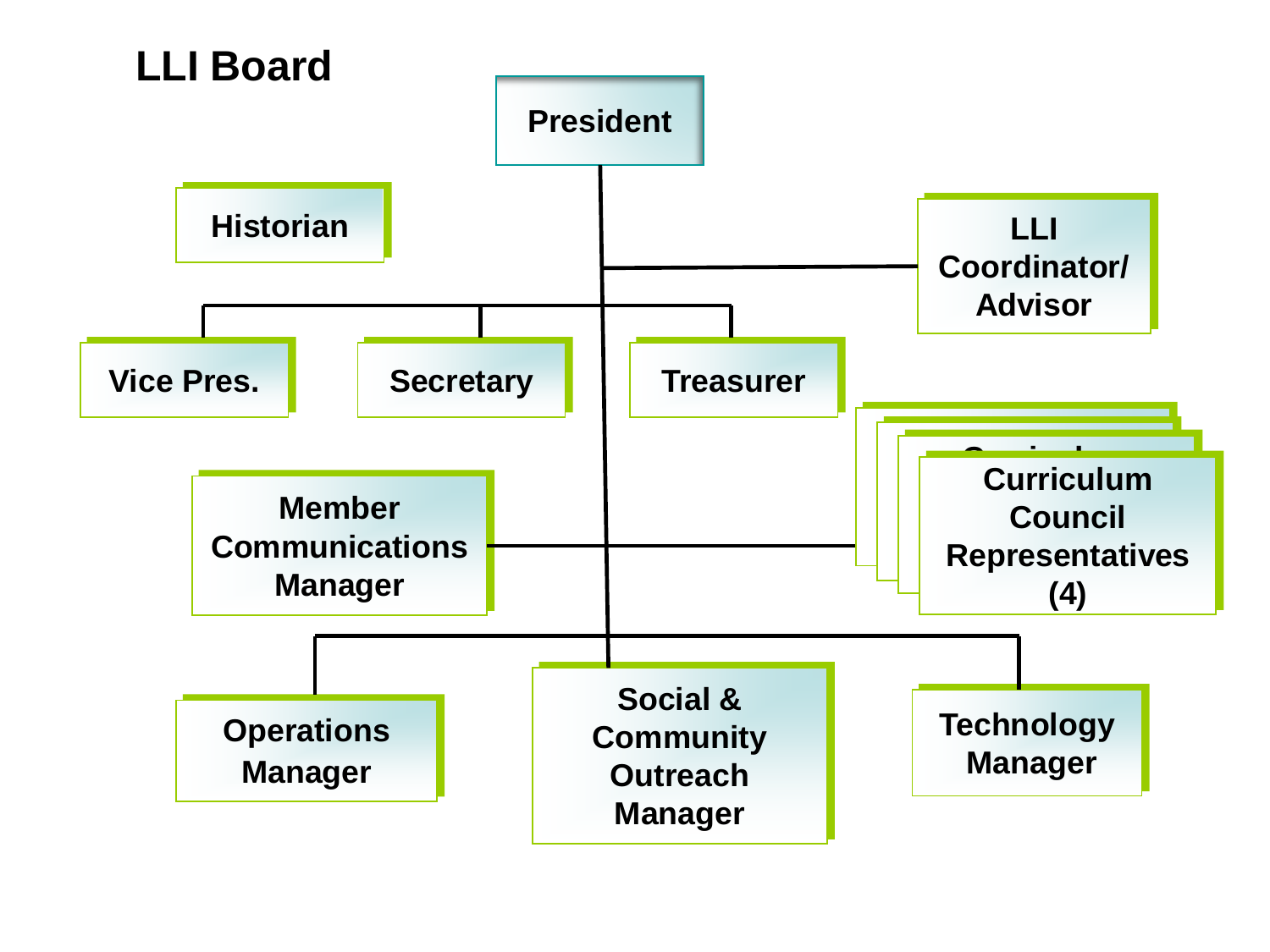# **LLI Board**

- President: Mary Ann White 2021-2022
- Vice President: Mary Maiers 2021-2022
- Secretary: Kim Carew 2021-2023
- Treasurer: Jay Labelle, 2020-2022
- Curriculum Council Rep: Andi Danis, 2020-2022
- Curriculum Council Rep: Dick Larson 2021-2022
- Curriculum Council Rep: Jane Powell 2021-2022
- Curriculum Council Rep: Caroline Sackett 2021-2022
- Membership Communications Manager: Beth Johnson, 2020- 2022
- Operations Manager: Kent Hayward, 2020-2022
- Social & Community Outreach Manager: Christine Hepinstall, 2021-2023
- Technology Manager: Bill Doeden, 2021-2023
- LLI Coordinator/Advisor: Dora Soto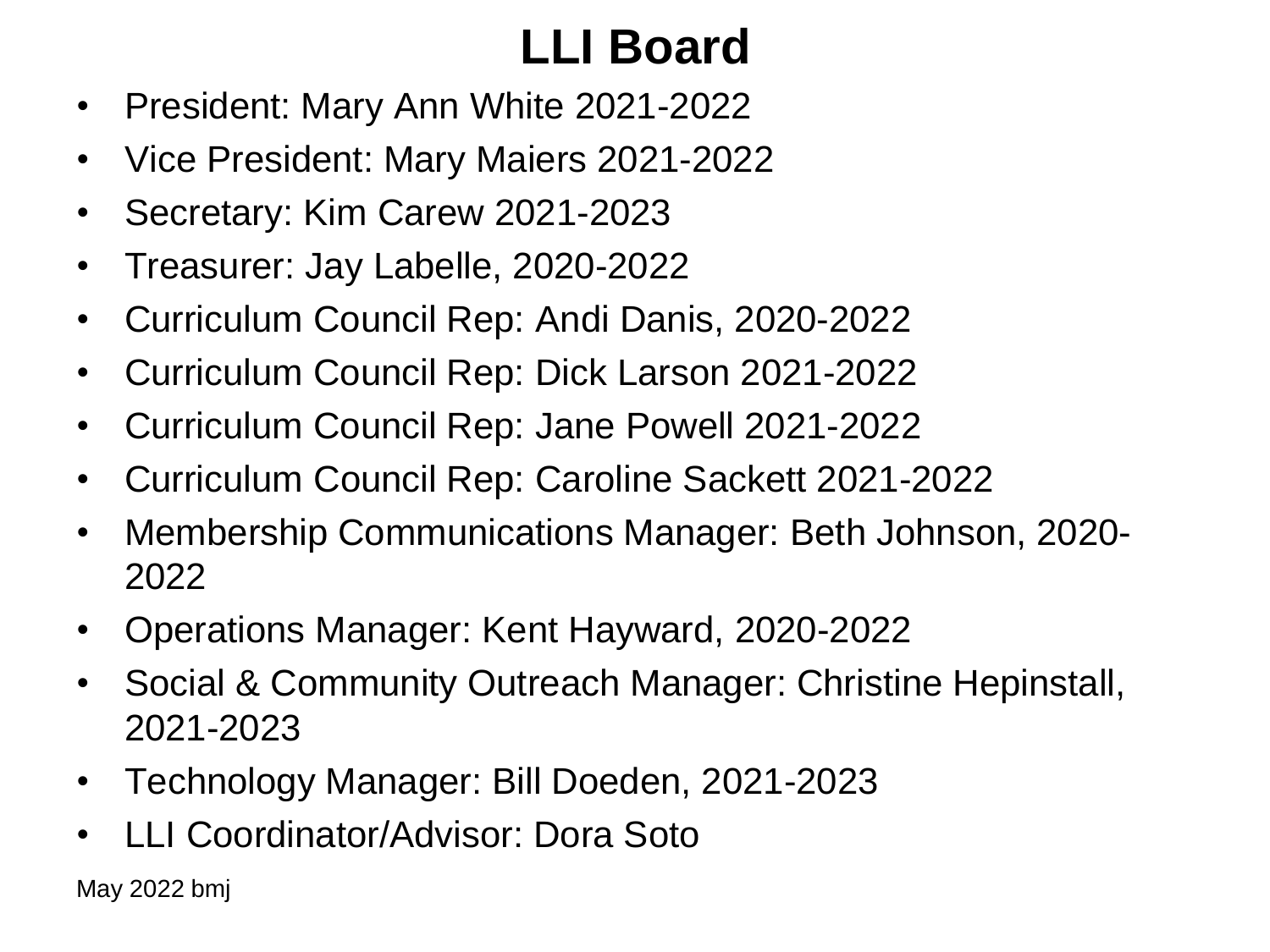#### **LLI Curriculum Council**

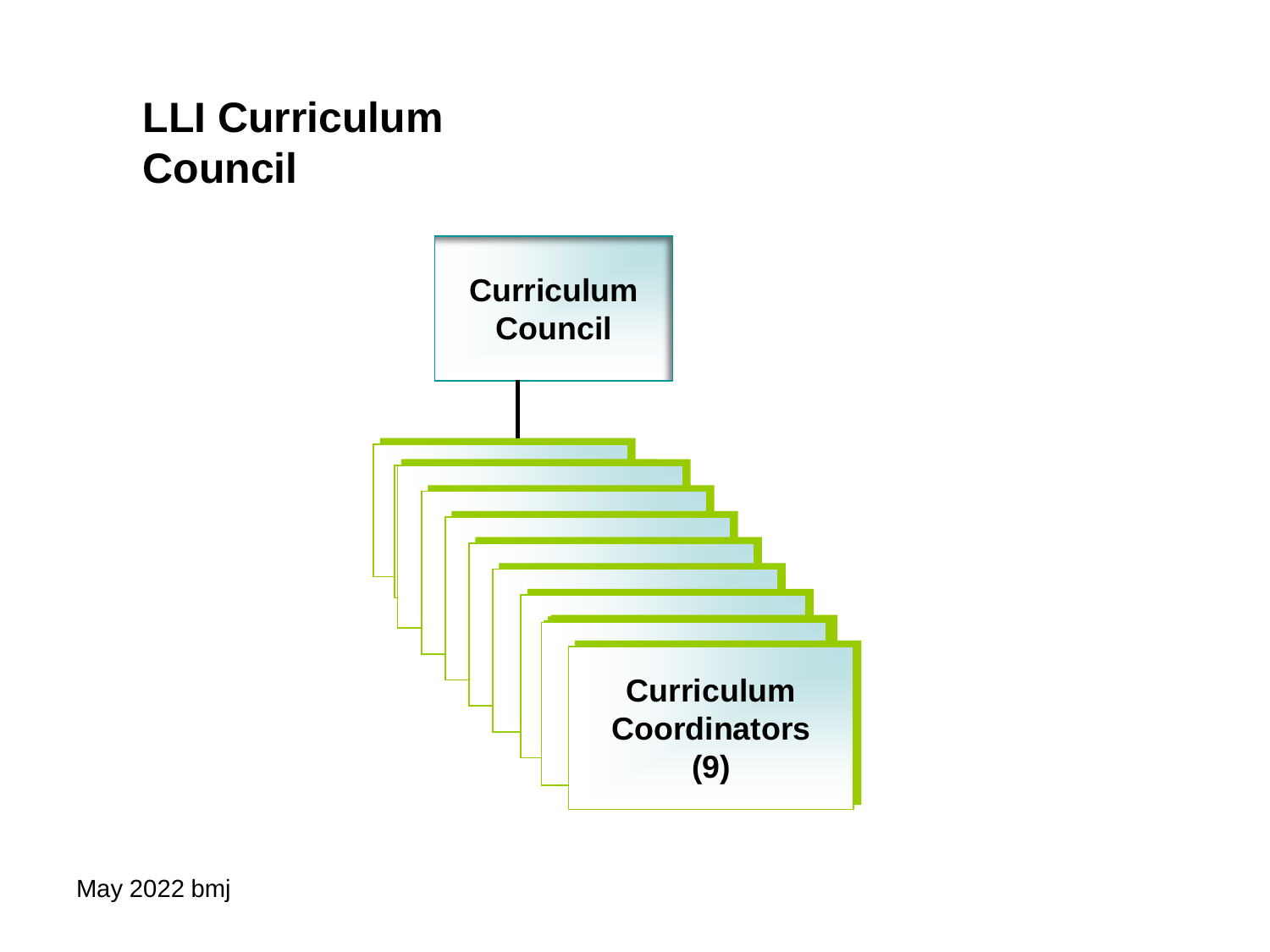# **Curriculum Council**

- Presiding Member: Andi Danis
- Recorder: Paul Mantsch
- Andi Danis, 2020-2022
- Laurel Gehrke, 2021-2023
- Jane Powell, 2020-2022
- Ruth Harmon, 2021-2023
- Gail Tattersfield, 2020-2022
- Dick Larson, 2020-2022
- Paul Mantsch, 2021-2023
- Jan Mayer, 2021-2023
- Carolyn Sackett, 2020-2022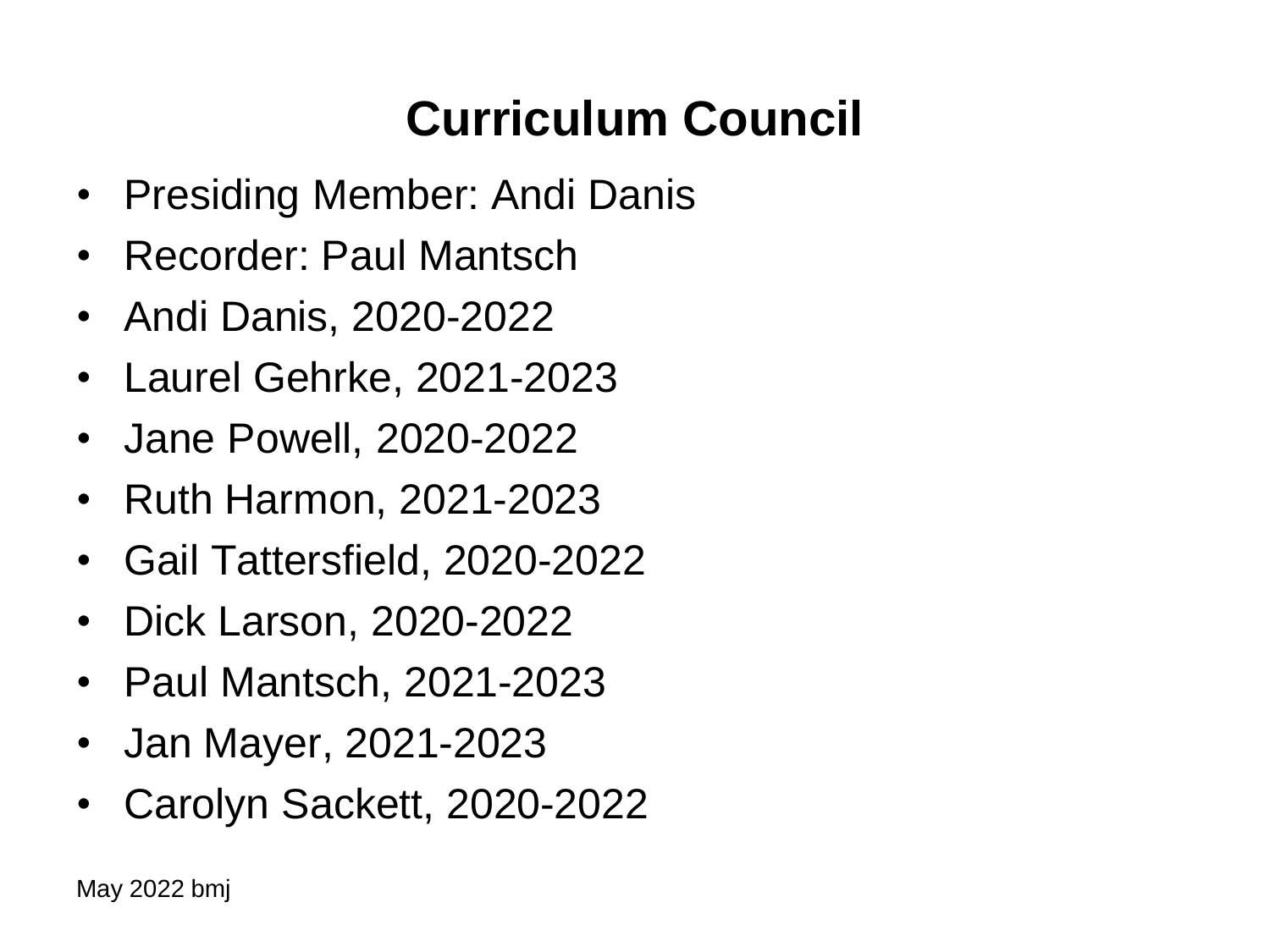#### **LLI Member Communications Group**

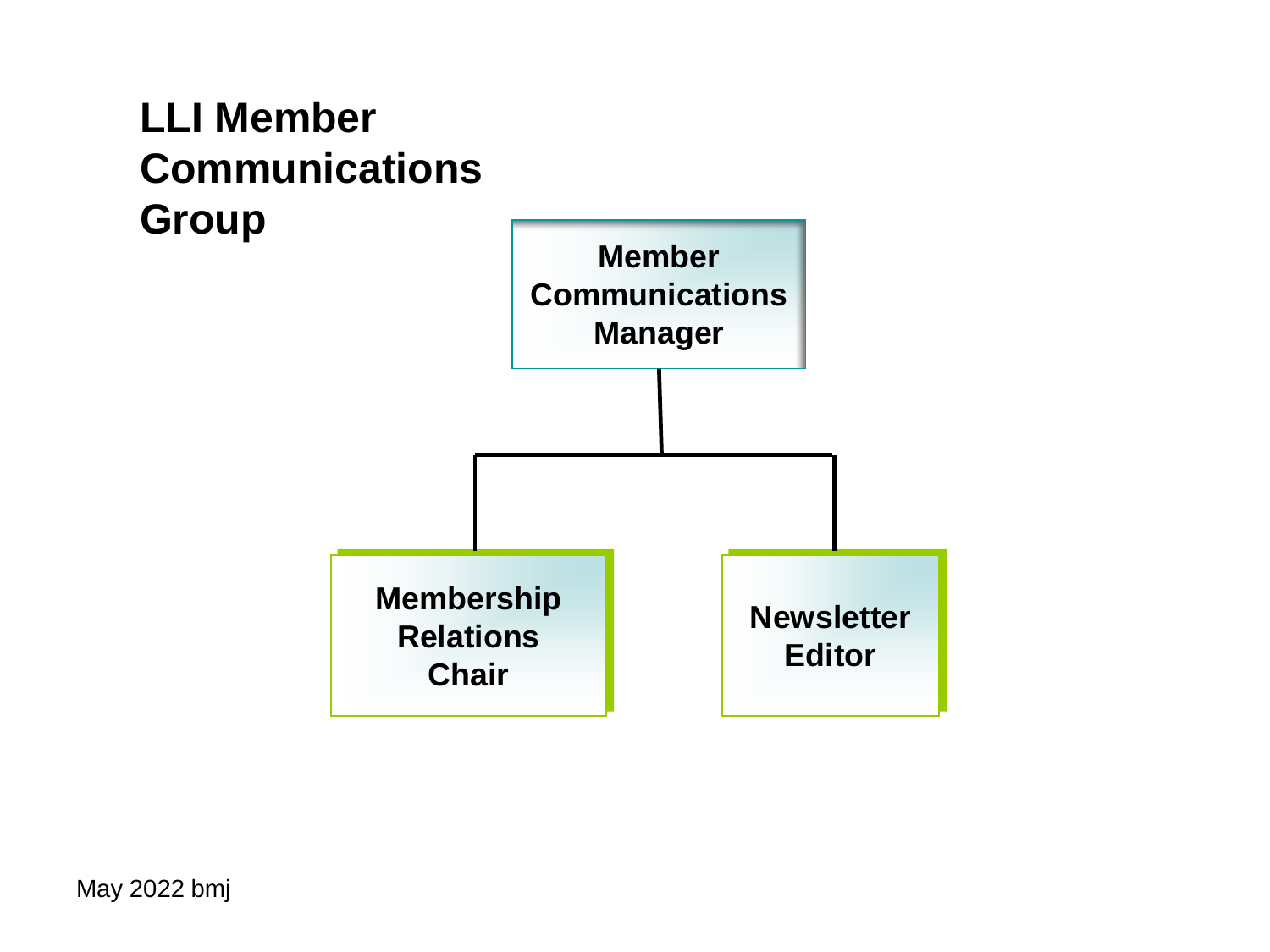## **Member Communications Group**

- Member Communications Manager: Beth Johnson, 2020-2022
- Membership Relations Chair: Ann Hastert
- Newsletter Editor: Mary Maiers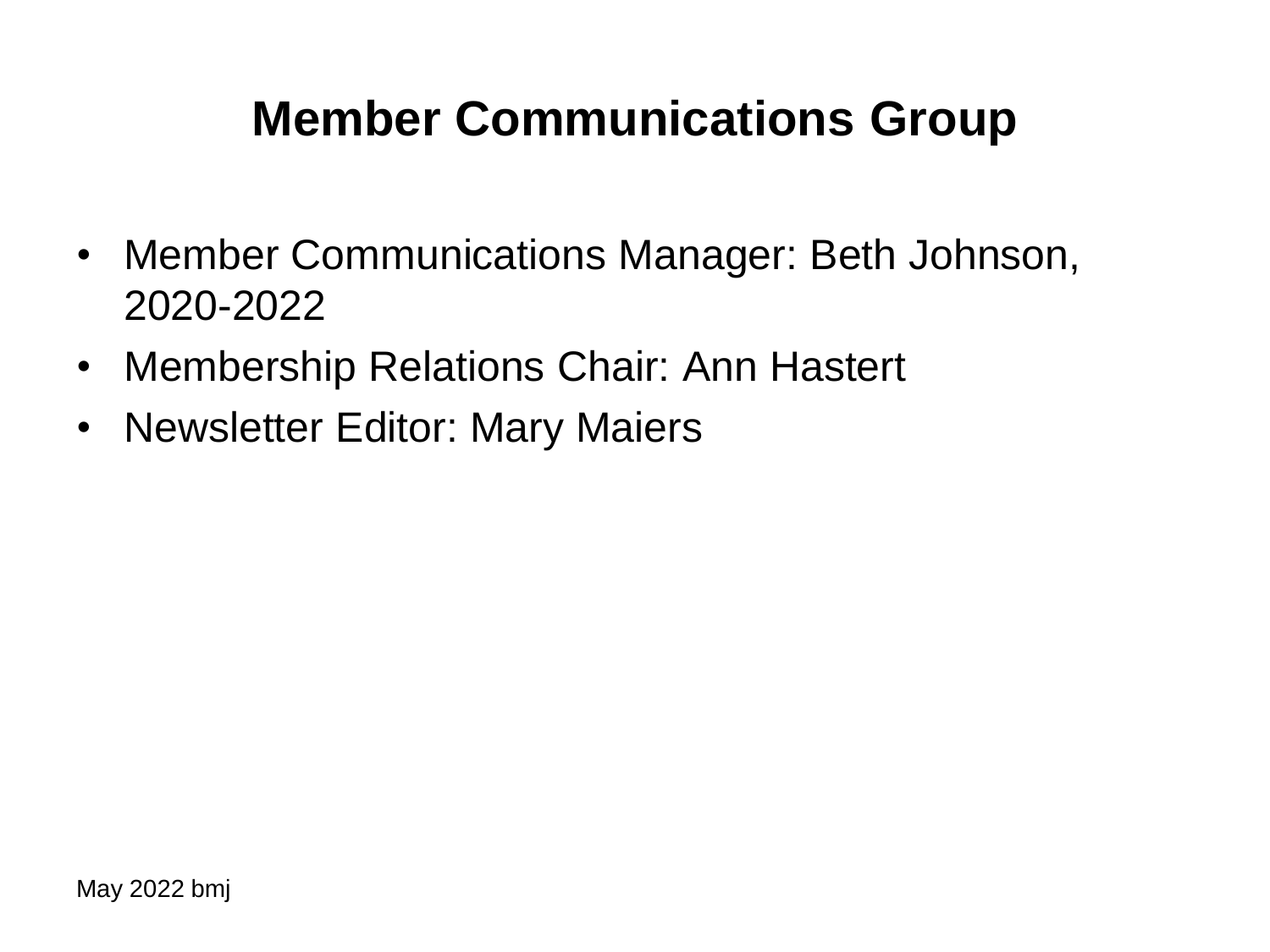#### **LLI Operations Group**

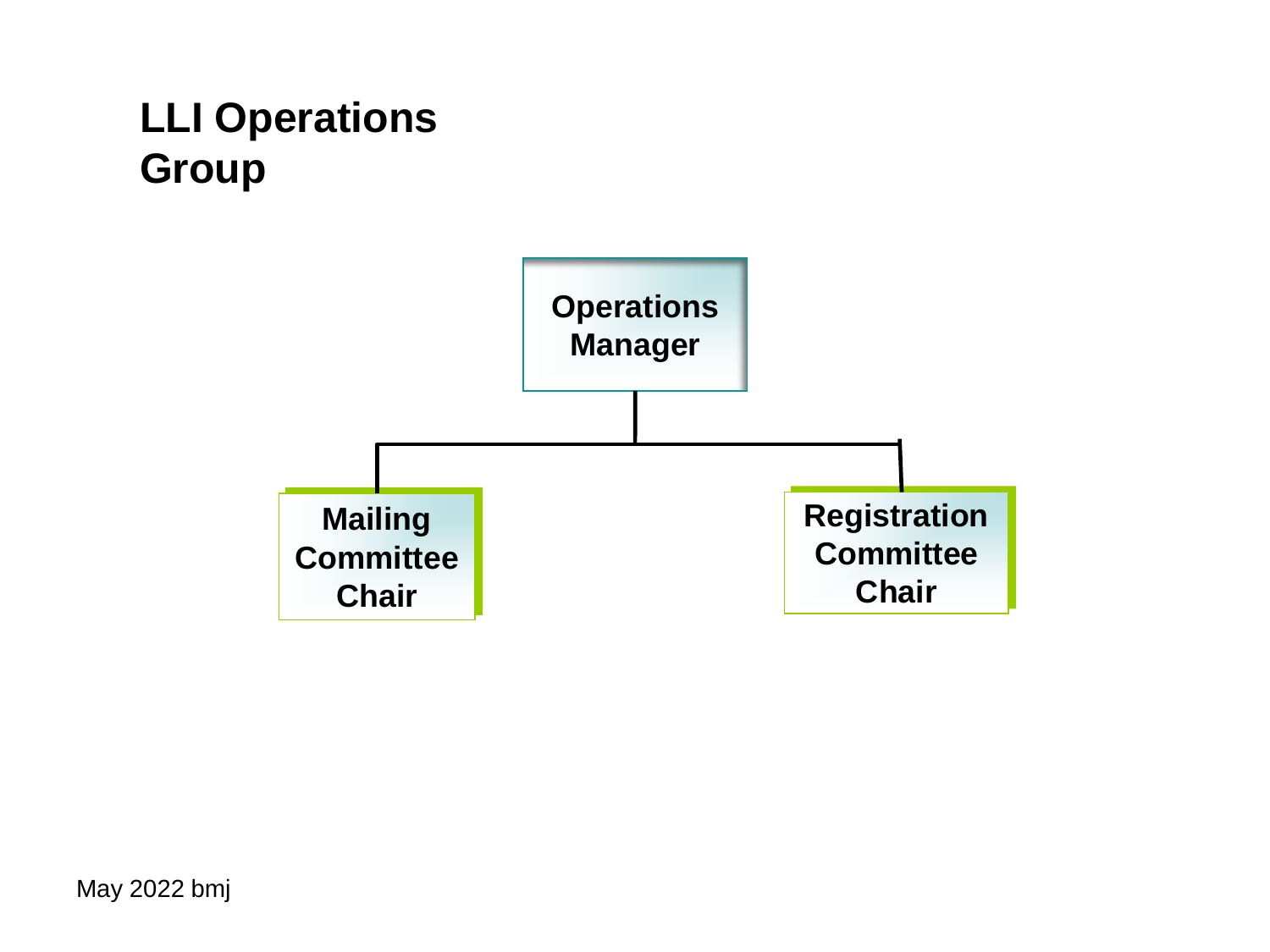# **LLI Operations Group**

- Operations Manager: Kent Hayward, 2020-2022
- Mailing Committee Chair: Open
- Registration Committee Chair: Kim Carew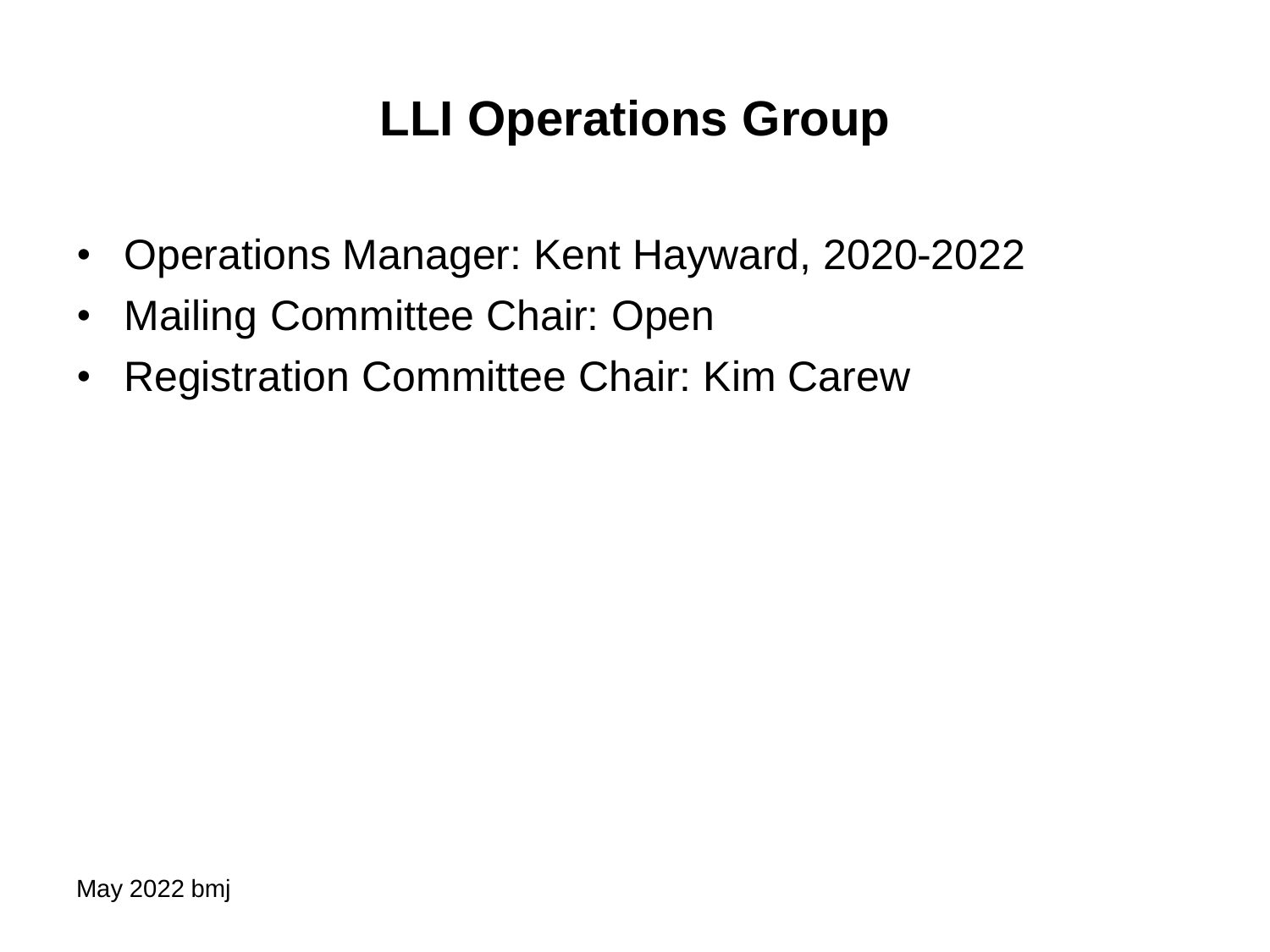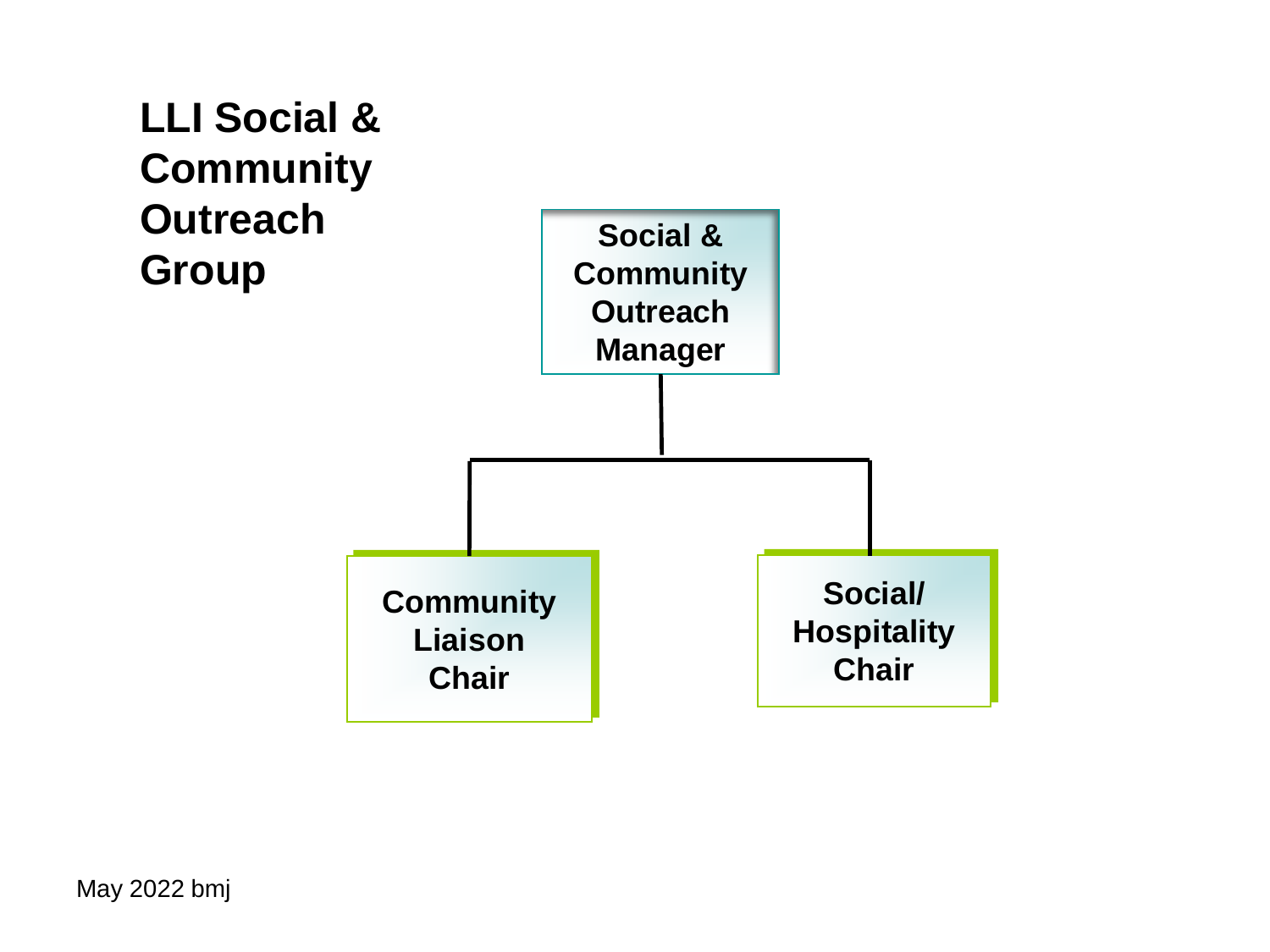## **Social & Community Outreach Group**

- Social & Community Outreach Manager: Christine Hepinstall, 2021-2023
- Community Liaison Chair: Ceil Carey
- Social/Hospitality Chair: Carole Woods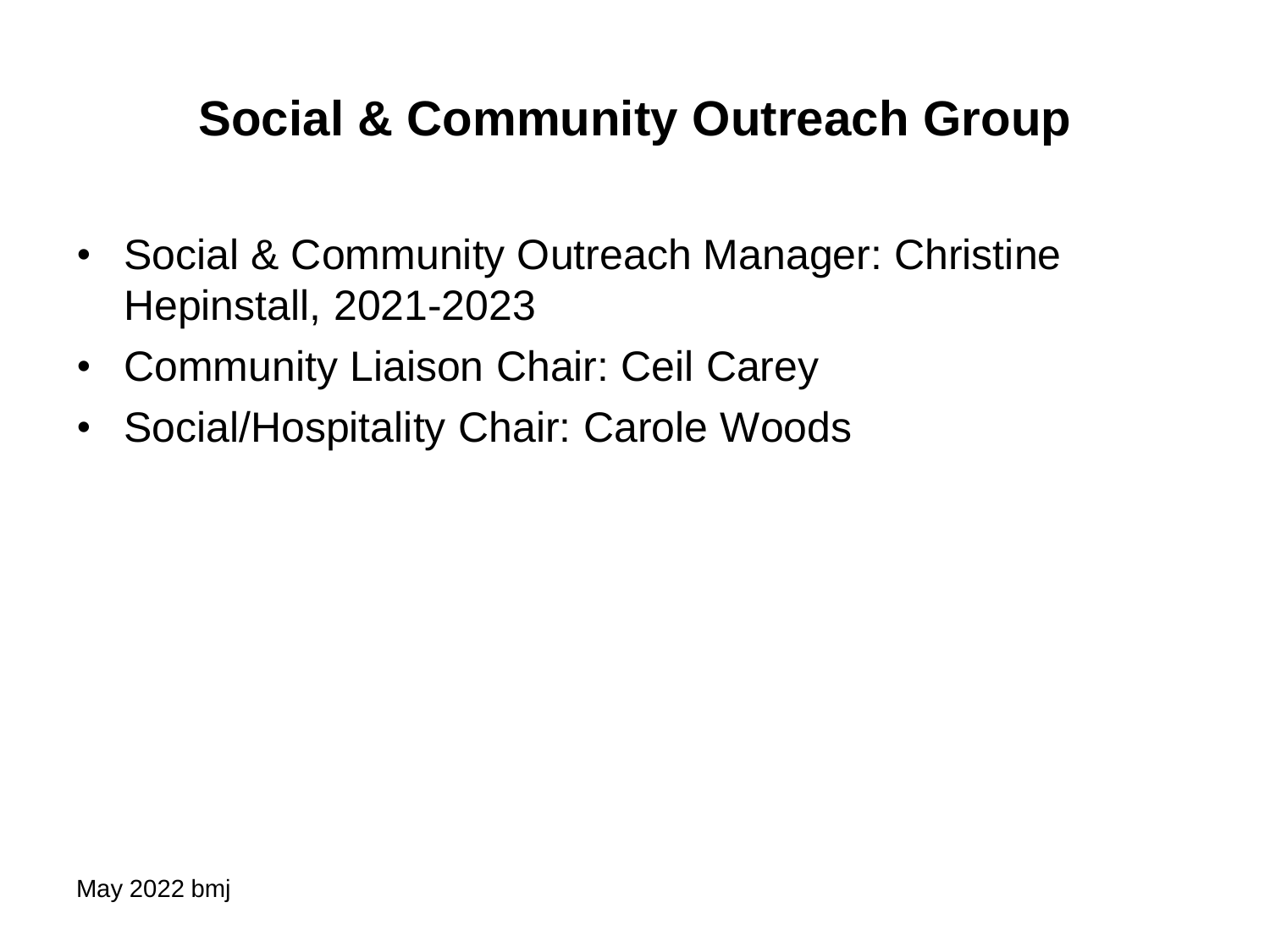### **LLI Technology Group**

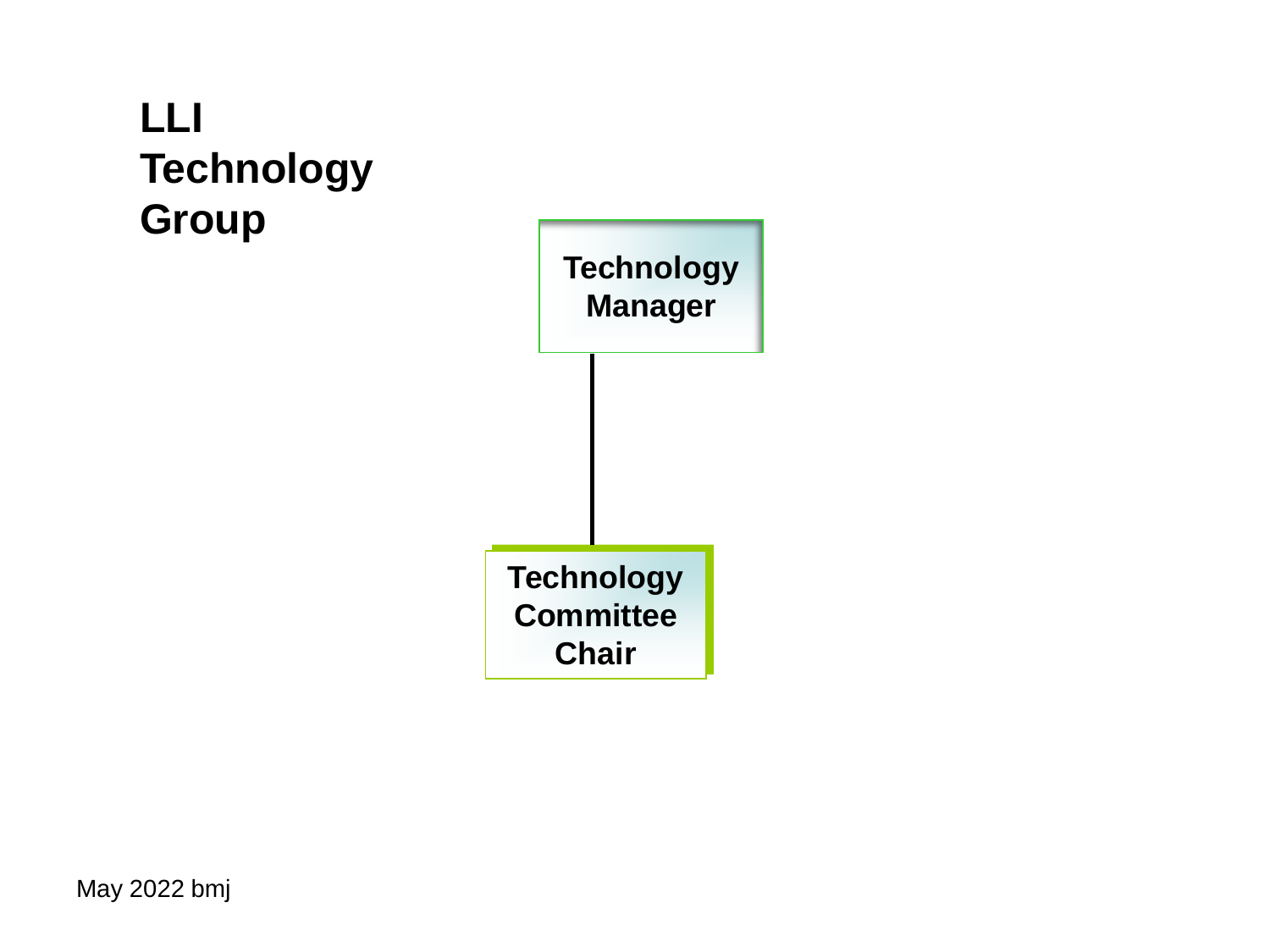# **LLI Technology Group**

- Technology Manager: Bill Doeden
- Technology Committee Chair: Bill Doeden